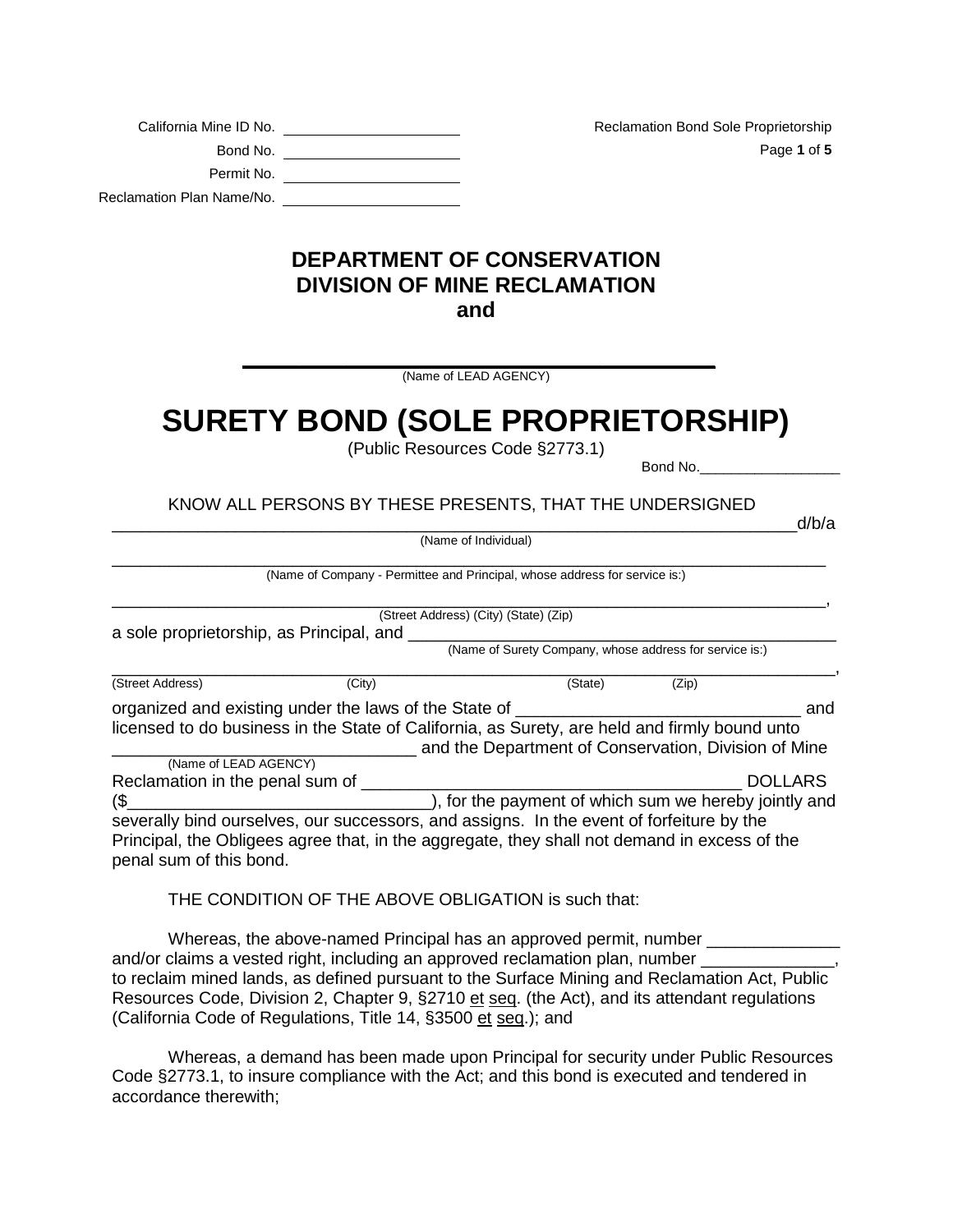| California Mine ID No.    | <b>Reclamation Bond Sole Proprietorship</b> |
|---------------------------|---------------------------------------------|
| Bond No.                  | Page 2 of 5                                 |
| Permit No.                |                                             |
| Reclamation Plan Name/No. |                                             |

Whereas, the Principal has chosen to file this performance bond as a guarantee that the reclamation of the mined lands disturbed during this surface mining operation will be completed as required by the Act and regulations, and as specified in the reclamation plan and any applicable permit as approved by \_\_\_\_\_\_\_\_\_\_\_\_\_\_\_\_\_\_\_\_\_\_\_\_\_\_\_\_\_\_\_\_\_;

(Name of LEAD AGENCY)

Whereas, the Surety and their successors and assigns agree to guarantee the obligation and to indemnify the \_\_\_\_\_\_\_\_\_\_\_\_\_\_\_\_\_\_\_\_\_\_\_\_\_\_\_\_\_\_\_\_\_ and the Department of (Name of LEAD AGENCY)

Conservation, Division of Mine Reclamation from the failure of the Principal to complete the reclamation of the mined lands disturbed during the surface mining operation in conformity with the Act and regulations, and as specified in the reclamation plan and any applicable permit as approved by approved by  $\Box$ , subject to the penal sum of this bond; (Name of LEAD AGENCY)

Whereas, the surety, as part of the obligation secured by this bond, and in addition to the penal sum specified in this bond, agrees there shall be included costs and reasonable expenses and fees, including reasonable attorney fees, incurred by the \_\_\_\_\_\_\_\_\_\_\_\_\_\_\_\_\_\_\_\_\_\_\_\_\_\_\_\_\_, (Name of LEAD AGENCY)

or in the alternative, the Department of Conservation, Division of Mine Reclamation, in successfully enforcing such obligation against the surety, all to be taxed as costs and included in any judgment rendered;

Whereas, obligations guaranteed by this performance bond shall be in effect for the following described lands which are subject to the approved reclamation plan or increment upon which initial or succeeding operations by the principal will be conducted:

\_\_\_\_\_\_\_\_\_\_\_\_\_\_\_\_\_\_\_\_\_\_\_\_\_\_\_\_\_\_\_\_\_\_\_\_\_\_\_\_\_\_\_\_\_\_\_\_\_\_\_\_\_\_\_\_\_\_\_\_\_\_\_\_\_\_\_\_\_\_\_\_\_\_\_\_\_\_; (*Insert legal description or Assessor's Parcel Number*)

Now, if the Principal completes all reclamation requirements set forth in the Act, the regulations, and all conditions of the permit related to reclamation, including the reclamation plan, then this obligation shall be void; otherwise, it shall remain in full force and effect:

(a) beginning on the date of the approval of the reclamation plan and any applicable permit, or prior to commencement of disturbance of mined lands, and extending until all reclamation work pursuant to the Act, the regulations, and all conditions of the permit related to reclamation, including the reclamation plan, has been completed to the satisfaction of **EXECUTE:** and the satisfaction of (Name of LEAD AGENCY)

the Department of Conservation, Division of Mine Reclamation; and

(b) until the bond is released or replaced in accordance with the Act and its attendant regulations with the written concurrence of

\_\_\_\_\_\_\_\_\_\_\_\_\_\_\_\_\_\_\_\_\_\_\_\_\_\_\_\_\_\_\_\_\_ and the Department of Conservation, (Name of LEAD AGENCY) Division of Mine Reclamation.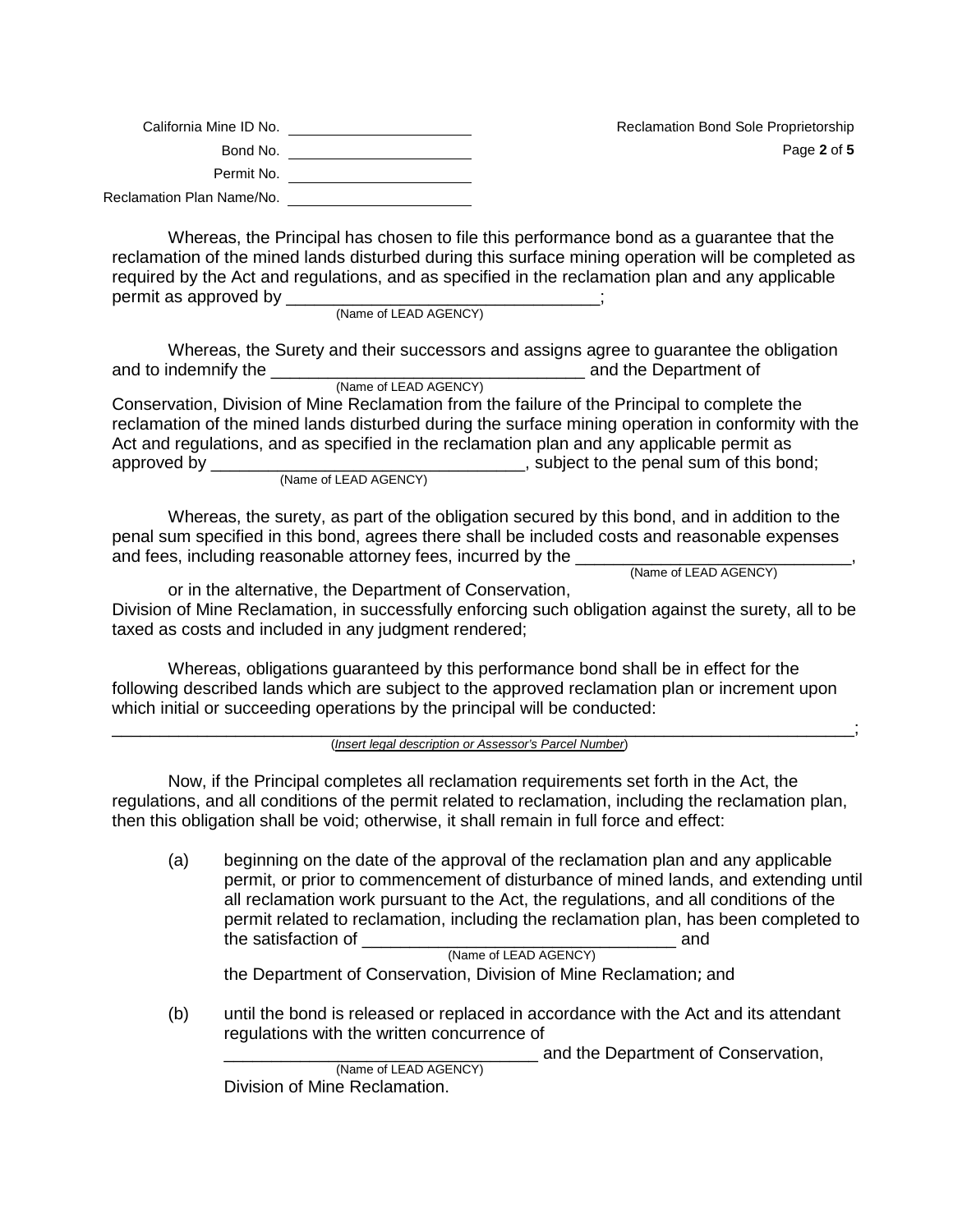| California Mine ID No.    | <b>Reclamation Bond Sole Proprietorship</b> |
|---------------------------|---------------------------------------------|
| Bond No.                  | Page 3 of 5                                 |
| Permit No.                |                                             |
| Reclamation Plan Name/No. |                                             |

The failure of the Principal to fulfill mined land reclamation obligations specified by the Act, the regulations, and all conditions of the permit related to reclamation, including the reclamation plan, shall result in a forfeiture of this performance bond according to the procedures described in the Act.

The amount of the Surety's liability may only be reduced by the

and the Department of Conservation, Division of Mine (Name of LEAD AGENCY)

Reclamation pursuant to the Act for lands covered by this bond which have been disturbed by the Principal. If the penal sum of this bond requires adjustment, it shall be by use of an Increase/Decrease Rider.

The Surety hereby stipulates and agrees that no change, extension of time, alteration or addition to the terms of the reclamation plan and/or any applicable permit, or to the work to be performed thereunder or the specifications accompanying the same shall in any way affect its obligation on this bond, and it does hereby waive notice of any such change, extension of time, alteration or addition to the terms of the reclamation plan and/or any applicable permit, or to the work or to the specifications. Surety further stipulates and agrees that the provisions of Section 2845 of the Civil Code are not a condition precedent to surety's obligations hereunder and are hereby waived by surety.

The Surety will give notice of cancellation of the bond at least 120 days prior to such cancellation and prompt notice to the Principal, \_\_\_\_\_\_\_\_\_\_\_\_\_\_\_\_\_\_\_\_\_\_\_\_\_\_\_\_\_\_\_\_<br>(Name of LEAD AGENCY)

And the Department of Conservation, Division of Mine Reclamation of any of the following: 1) any notice received or action filed alleging the insolvency or bankruptcy of the Surety, 2) any notice received alleging any violations or regulatory requirements which could result in suspension or revocation of the Surety's license to do business, 3) the Principal has failed to renew or pay associated premiums causing the bond to lapse.

In the event the Surety becomes unable to fulfill its obligations under the bond for any reason, notice shall be given immediately to the Principal, \_\_\_\_\_\_\_\_\_\_\_\_\_\_\_\_\_\_\_\_\_

and the Department of Conservation, Division of Mine Reclamation.

Upon the incapacity of the Surety by reason of bankruptcy, insolvency, or suspension or revocation of its license, the Principal shall be deemed to be without bond coverage in violation of the Act, and subject to enforcement actions described in the Act.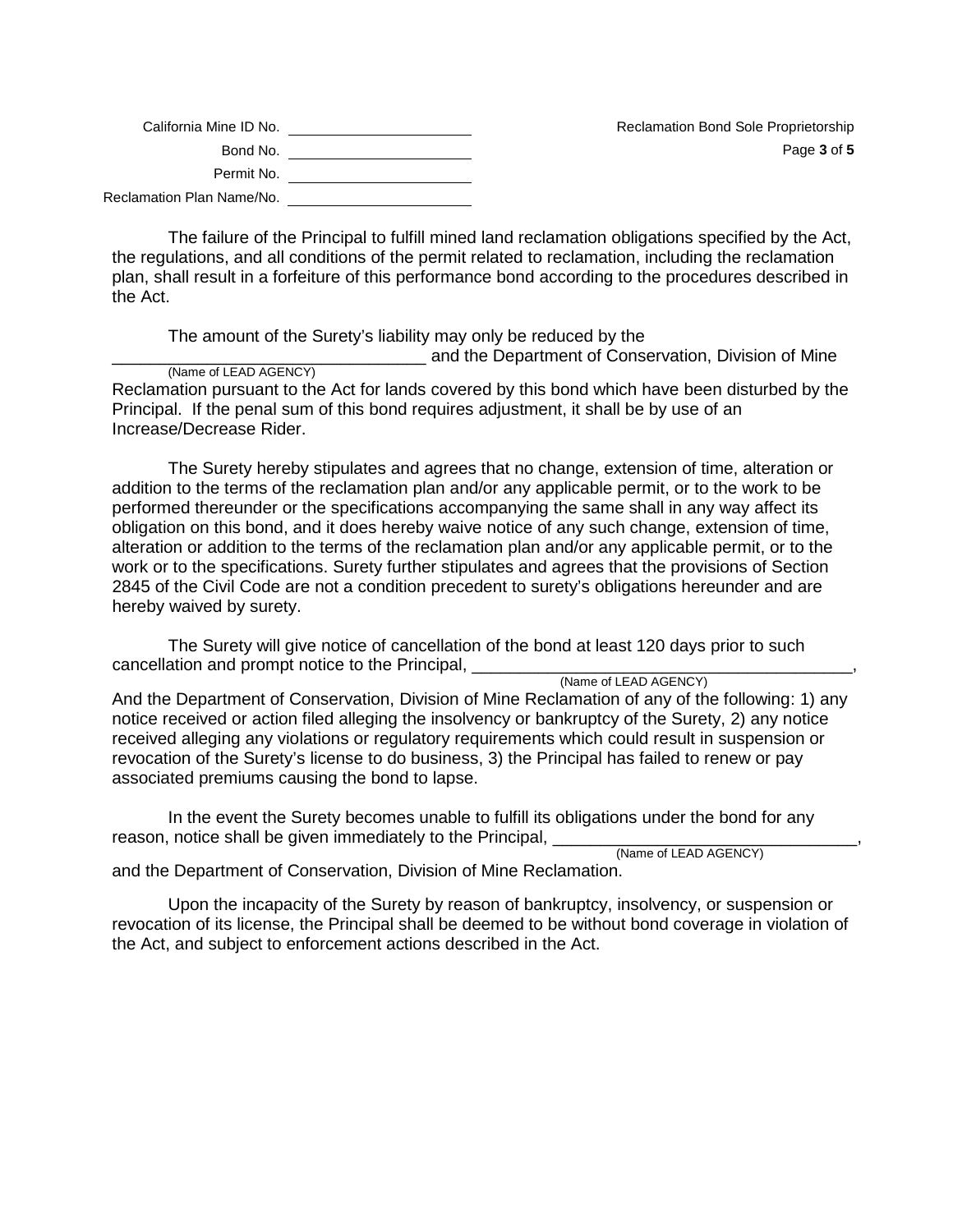| California Mine ID No.    | <b>Reclamation Bond Sole Proprietorship</b> |
|---------------------------|---------------------------------------------|
| Bond No.                  | Page 4 of 5                                 |
| Permit No.                |                                             |
| Reclamation Plan Name/No. |                                             |

IN WITNESS THEREOF, the Principal and Surety have hereunto set their signatures and seals as of the dates set forth below.

Date: \_\_\_\_\_\_\_\_\_\_\_\_\_\_\_\_\_\_ \_\_\_\_\_\_\_\_\_\_\_\_\_\_\_\_\_\_\_\_\_\_\_\_\_\_\_\_\_\_\_\_\_\_\_\_\_\_\_\_\_\_\_\_\_\_\_\_\_

(Company - Permittee [Principal]) (Seal) By: 2000 By: 2000 By: 2000 By: 2000 By: 2000 By: 2000 By: 2000 By: 2000 By: 2000 By: 2000 By: 2000 By: 2000 By: 2000 By: 2000 By: 2000 By: 2000 By: 2000 By: 2000 By: 2000 By: 2000 By: 2000 By: 2000 By: 2000 By: 2000 (Signature of Individual - Sole Proprietor) \_\_\_\_\_\_\_\_\_\_\_\_\_\_\_\_\_\_\_\_\_\_\_\_\_\_\_\_\_\_\_\_\_\_\_\_\_\_\_\_\_\_\_\_\_\_\_\_\_ Typed or Printed Name

Title:

I declare under penalty of perjury, under the laws of the State of California, that I have executed the foregoing bond under an unrevoked Power of Attorney.

(Surety Company)

\_\_\_\_\_\_\_\_\_\_\_\_\_\_\_\_\_\_\_\_\_\_\_\_\_\_\_\_\_\_\_\_\_\_\_\_\_\_\_\_\_\_\_\_\_\_\_\_\_

(Signature of Attorney-in-Fact for Surety)

By: \_\_\_\_\_\_\_\_\_\_\_\_\_\_\_\_\_\_\_\_\_\_\_\_\_\_\_\_\_\_\_\_\_\_\_\_\_\_\_\_\_\_\_\_\_\_

(Seal)

\_\_\_\_\_\_\_\_\_\_\_\_\_\_\_\_\_\_\_\_\_\_\_\_\_\_\_\_\_\_\_\_\_\_\_\_\_\_\_\_\_\_\_\_\_\_\_\_\_ Typed or Printed Name

Title: \_\_\_\_\_\_\_\_\_\_\_\_\_\_\_\_\_\_\_\_\_\_\_\_\_\_\_\_\_\_\_\_\_\_\_\_\_\_\_\_\_\_\_

Executed in \_\_\_\_\_\_\_\_\_\_\_\_\_\_\_\_\_\_\_\_\_\_\_\_\_\_\_\_\_\_\_\_\_\_\_\_\_\_\_\_ on \_\_\_\_\_\_\_\_\_\_\_\_\_\_\_\_\_\_\_\_\_\_\_\_ (City and State) (Date) under the laws of the State of California.

Where one signs by virtue of a Power of Attorney for a Surety Company, such fully executed Power of Attorney must be filed with this bond.

Please identify the agent acting on behalf of the surety who will accept notices, papers, and other documents, if applicable.

| Agent:               | Title:         |
|----------------------|----------------|
| Address:             |                |
| <b>Phone Number:</b> | Email Address: |